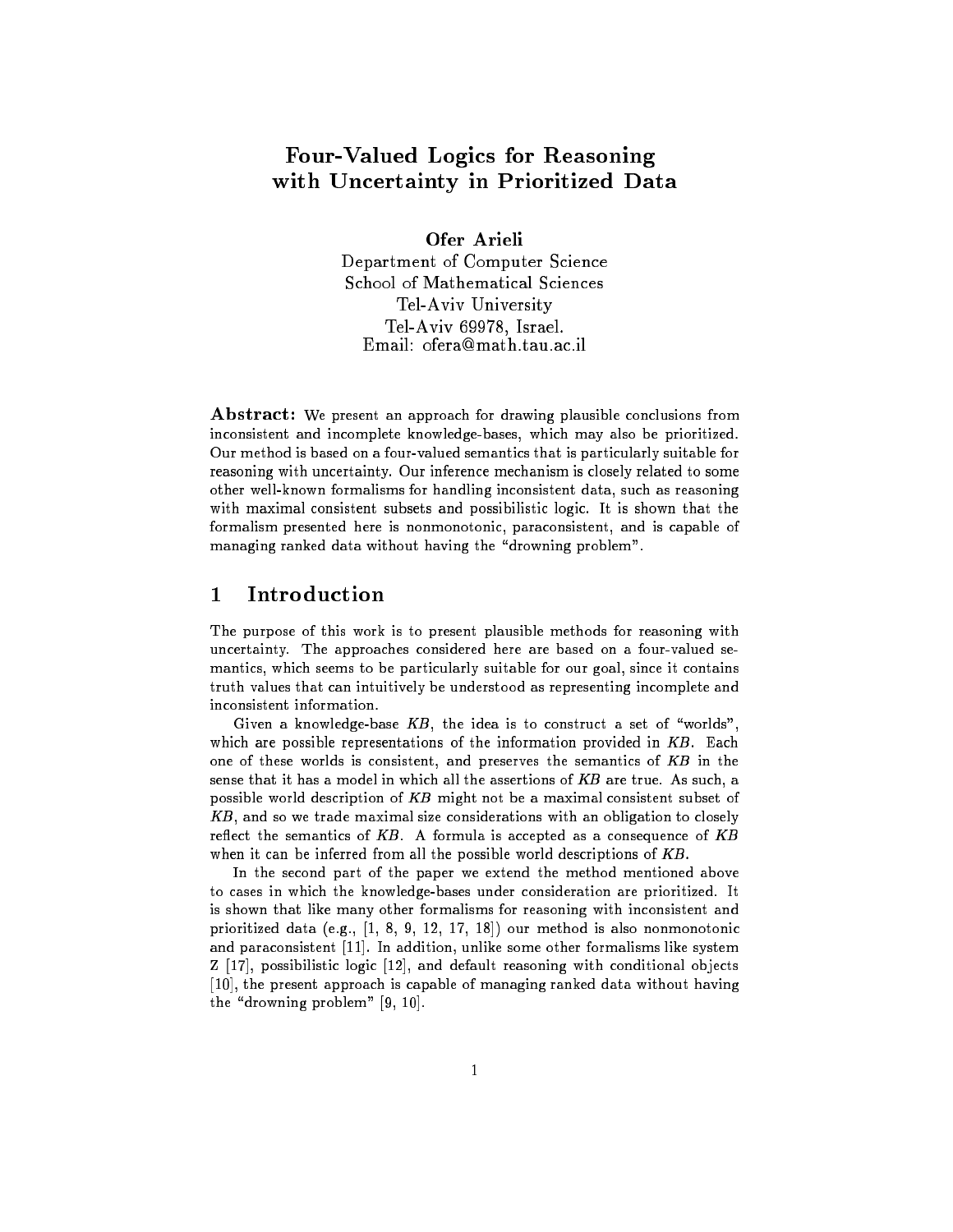### $\overline{2}$ **Background**

### 2.1 The algebraic structure

The approach that we consider here is based on Belnap's well-known algebraic structure,  $FOUR$ , presented in [6, 7]. This structure contains four elements: the two classical values, t and f, and two other values,  $\perp$  and  $\top$ , that respectively denote lack of information and "too much" information, i.e.: contradictions.

The main idea is to arrange the elements of  $FOUR$  in two partial orders: One,  $\leq_t$ , is usually understood as reflecting differences in the "measure of truth" that each value represents. According to this order  $f$  is the minimal element, t is the maximal one, and  $\bot$ ,  $\top$  are two intermediate values that are incomparable.  $(\{t, f, \top, \bot\}, \leq_t)$  is a distributive lattice with an order reversing involution  $\neg$ , for which  $\neg$   $\top$  =  $\top$  and  $\neg$   $\bot$  =  $\bot$ . The meet and the join of this lattice are denoted by  $\land$  and  $\lor$ , respectively. The other partial order,  $\leq_k$ , is intuitively understood as reflecting differences in the amount of knowledge that each truth value exhibits. In this partial order  $\perp$  is the minimal element,  $\top$  is the maximal element, and t, f are incomparable.<sup>1</sup>

## 2.2 Syntax and semantics

The language we treat here is the standard propositional one. Atomic formulae are denoted by  $p, q$ , and complex formulae are denoted by  $\psi, \phi$ . Given a set S of formulae, we shall write  $A(S)$  to denote the set of the atomic formulae that occur in S.  $\mathcal{L}(S)$  denotes the set of the literals that occur in S.

The various semantic notions are defined on  $FOUR$  as natural generalizations of similar classical notions: A valuation  $\nu$  is a function that assigns a truth value from  $FOUR$  to each atomic formula. Any valuation is extended to complex formulae in the obvious way. The set of the four-valued valuations is denoted by V. We will sometimes write  $\psi : b \in \nu$  instead of  $\nu(\psi) = b$ . A valuation s satisfies i ( )  $\epsilon$  ,  $\epsilon$  ,  $\epsilon$  ,  $\epsilon$  ,  $\epsilon$  ,  $\epsilon$  , and  $\epsilon$  are called the designation of  $\epsilon$ FOUR. A valuation that satisfies every formula in a given set  $S$  of formulae is a model of  $S$ . A model of  $S$  will usually be denoted by  $M$  or  $N$ . The set of all the models of S is denoted by  $mod(S)$ .

The formulae that will be considered here are clauses, i.e.: disjunctions of literals. A useful property of clauses is given in the following lemma:

**Lemma 2.1** Let  $\psi$  be a clause and  $\nu$  a valuation. Then  $\nu(\psi) \in \{t, \top\}$  iff  $\exists l \in \mathcal{L}(\psi) \text{ s.t. } \nu(l) \in \{t, \top\}.$ 

**Proof:** By an induction on the structure of  $\psi$ .

A set of clauses is called a knowledge-base, and is denoted by KB. As the following lemma shows, representing formulae in a clause form does not reduce the generality.

**Lemma 2.2** [3] For every formula  $\psi$  there is a finite set S of clauses such that for every valuation  $\nu$ ,  $\nu(\psi) \in {\{\top, t\}}$  iff  $\nu(\phi) \in {\{\top, t\}}$  for every  $\phi \in S$ .

 $\{i, j, r, \bot\}$ ,  $\leq_k$  ) is also a lattice, and so a  $\leq_k$  -meet and a  $\leq_k$  -join operations might be defined on  $FOUR$  as well (see, e.g.,  $[2, 4, 6, 7, 13, 14, 16]$ ).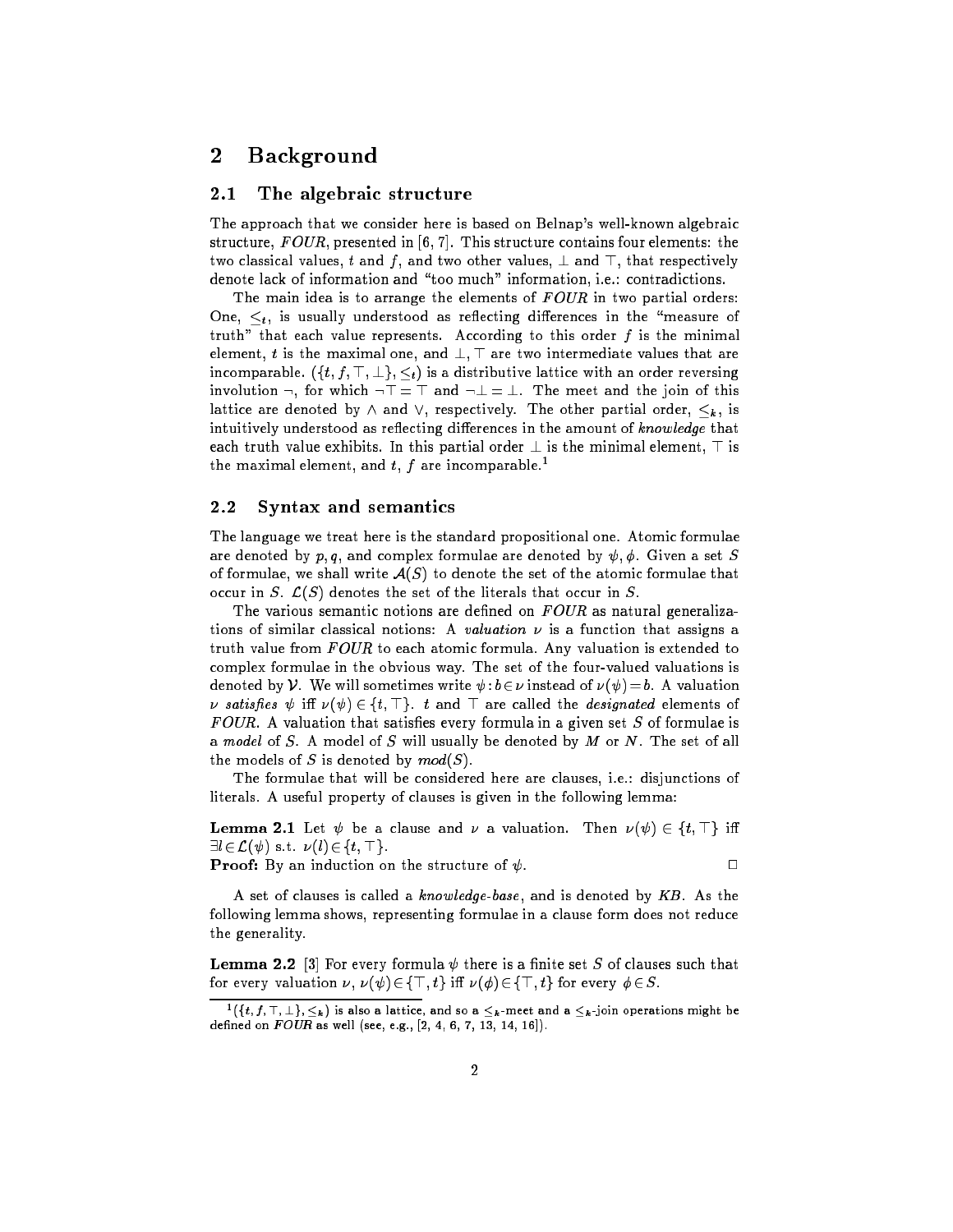## 2.3 Measurement of consistency

Notation 2.3  $Inc(\nu) = \{p \mid \nu(p) = \top\}.$ 

Definition 2.4 Let  $\nu_1, \nu_2 \in \mathcal{V}$ .

a)  $\nu_1$  is more consistent than  $\nu_2$  iff  $Inc(\nu_1) \subset Inc(\nu_2)$ .

b)  $M \in mod(KB)$  is a most consistent model of KB (mcm, for short) if there is no other model of KB which is more consistent than M. The set of the most consistent models of  $KB$  is denoted by  $mcm(KB)$ .

**Definition 2.5** A valuation  $\nu$  is consistent if  $Inc(\nu) = \emptyset$ . A knowledge-base KB is consistent if it has a consistent model.

**Proposition 2.6** [3, 5] KB is consistent iff it is classically consistent.

#### $2.4$ The basic consequence relation

**Definition 2.7** [2]  $\mathbf{A} \mathbf{B} \models_4 \psi$  if every four-valued mcm of  $\mathbf{A} \mathbf{B}$  satisfies  $\psi$ .

**Example 2.8**  $\neg p, p \lor q \models_4 q$  (the only mcm here is  $M(p)=f, M(q)=t$ ), while  $p$ ;  $p$ ,  $p$ ,  $p$ ,  $p$ ,  $p$ ,  $p$  (a counter-manner shows). This example shows, in this example shows, in this example shows, in particular, that  $\models_4$  is nonmonotonic and paraconsistent. It also demonstrates the usefulness of considering only the mcms of a given knowledge-base rather than all it's models; In the latter case  $\{\neg p, p \lor q\}$  does not entail q, and so the Disjunctive Syllogism is always violated (even in cases in which the relevant formulae are not involved in any conflict).

Denote by  $\models_2$  the classical consequence relation. Unlike  $\models_2$ , in the standard propositional language there are no tautologies w.r.t.  $\models$ 4. This follows from the fact that if  $\forall p \in \mathcal{A}(\psi) \ \nu(p) = \bot$  then  $\nu(\psi) = \bot$  as well. However, it is sometimes possible to draw the same conclusions when using either  $\models_2$  or  $\models_4$ :

**Lemma 2.9** [4] Let KB be a consistent knowledge-base, and let  $\psi$  be a clause that does not contain any atomic formula and its negation.<sup>3</sup> Then  $KB \models_2 \psi$  iff --- . <del>.</del> .

Corollary 2.10 If KB is a consistent knowledge-base and  $\psi$  is a formula in a conjunctive normal form that none of its conjuncts is a classical tautology, then  $KB \models_2 \psi$  iff  $KB \models_4 \psi$ .

**Corollary 2.11** Suppose that  $KB \cup \{\phi\}$  is a consistent knowledge-base and  $\psi$ is a clause that does not contain any atomic formula and its negation. Then KB j=4 implies that KB ; j=4 .

**Proof:** By Lemma 2.9, and since  $\equiv_2$  is monotonic.

 $\Box$ 

<sup>-</sup> Inis relation is denoted by  $\models_{con}$  in [2, 5] and  $\models_{\mathcal{I}}$  in [4].

 $\lnot$  is not a classical tautology.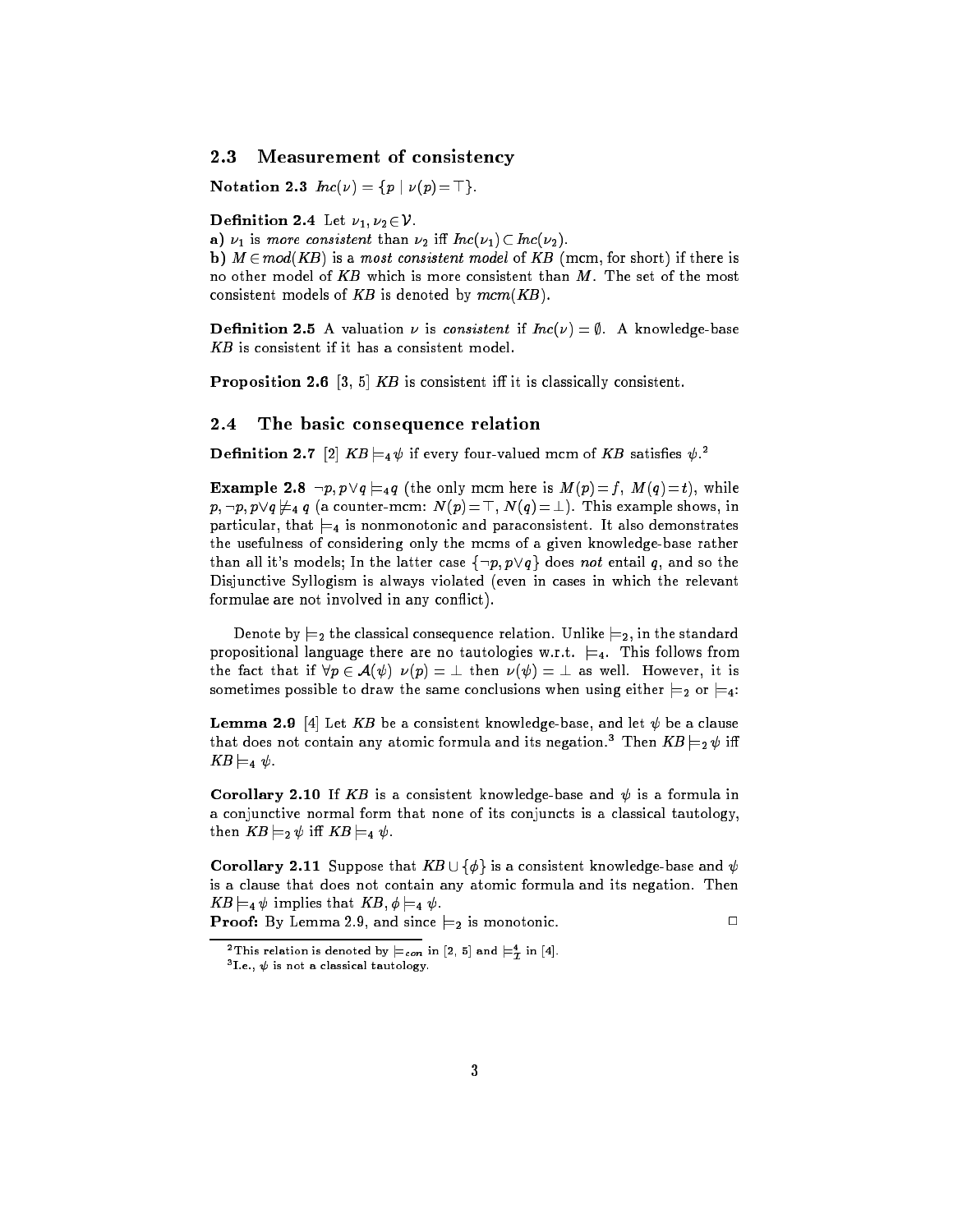### 3 Reasoning with inconsistent data 3

### 3.1 World settings and the inference relation

**Definition 3.1** A subset  $S \subseteq KB$  is consistent in the context of KB if S has a consistent model  $N$ , and there is a (not necessarily consistent) model  $M$  of ... ... ... ... ... ... ...

**Definition 3.2**  $[1, 3, 5]$  A possible world setting of a knowledge-base KB is a nonempty maximal subset of  $\Lambda D$  that is consistent in the context of  $\Lambda D$ . The set of all the possible world settings of KB is denoted by  $W(KB)$ .

Note that the elements of  $W(KB)$  are not necessarily maximal consistent subsets of KB. This is so since they should preserve the semantics of the knowledge-base, while the maximal consistent subsets might not do so. For example, the simplest inconsistent knowledge-base  $KB = \{p, \neg p\}$  contains two maximal consistent subsets  $\{p\}$  and  $\{\neg p\}$ , but neither of them truly reflects the intended meaning of KB. Moreover, each one of them even contradicts an explicit assertion of KB (see also Section 3.3).

**Definition 3.3** [3, 5] The set that is *associated with* a valuation  $\nu$  is defined as follows:  $S_{\nu}(KB) = \{ \psi \in KB \mid \nu(\psi) = t, \mathcal{A}(\psi) \cap Inc(\nu) = \emptyset \}.$ 

**Example 3.4** Consider the knowledge-base  $KB = \{p, q, h, \neg p \lor \neg q\}$ . Then  $\mathcal{W}(KB)$  = { $S_1$ ,  $S_2$ }, where  $S_1$  = { $p, h$ } and  $S_2$  = { $q, h$ }. These sets are associated with the (most consistent) models  $\{p : t, q : \top, h : t\}$  and  $\{p : \top, q : t, h : t\}$ , respectively. Note that  $S_1$  is no longer a possible world setting of  $KB' =$  $\mathbf{A} \mathbf{B} \cup \{ \neg p \}$ , since there is no *consistent* model *M* of  $\mathbf{S}_1$  and some model *M* of  $\mathbf{A} \mathbf{B}$  s.t.  $\mathbf{M}(s) = \mathbf{M}(s)$  for every  $s \in \mathcal{A}( \mathbf{A} \mathbf{B} )$ .

As the following proposition shows, there is a strong connection between the possible world settings of a knowledge-base  $KB$  and its mcms. In particular, every possible world setting of  $KB$  is associated with some mcm of  $KB$ :

### Proposition 3.5 [3, 5]

a) For every  $S \in \mathcal{W}(KB)$  there is an mcm M of KB s.t.  $S = S_M(KB)$ . **b**) For every mcm M of KB there is an  $S \in \mathcal{W}(KB)$  s.t.  $S_M(KB) \subseteq S$ .

**Corollary 3.6** Let  $W(KB) = \{S_M(KB) \mid M \in \text{mcm}(KB)\}\$ . Then  $W(KB) =$  $\{S \in W(KB) \mid \neg \exists T \in W(KB) \text{ s.t. } S \subset T\}.$ 

**Definition 3.7**  $KB \models_{\mathcal{W}} \psi$  if  $\forall S \in \mathcal{W}(KB)$   $S \models_4 \psi$ .

**Example 3.8** Consider the knowledge-base of Example 3.4. Then  $KB \not\models \psi p$ ,  $\mathbf{f}$  ,  $\mathbf{y}$  ,  $\mathbf{y}$  , and the j=w h. This might be explained by the fact that unlike p;  $\mathbf{q}$ the assertion  $h$  is not involved in any conflict in  $KB$ , and so it is a "reliable" conclusion of KB (see also Proposition 3.12 below).

<sup>4</sup> In [1, 3, 5] these sets are called recovered knowledge-bases .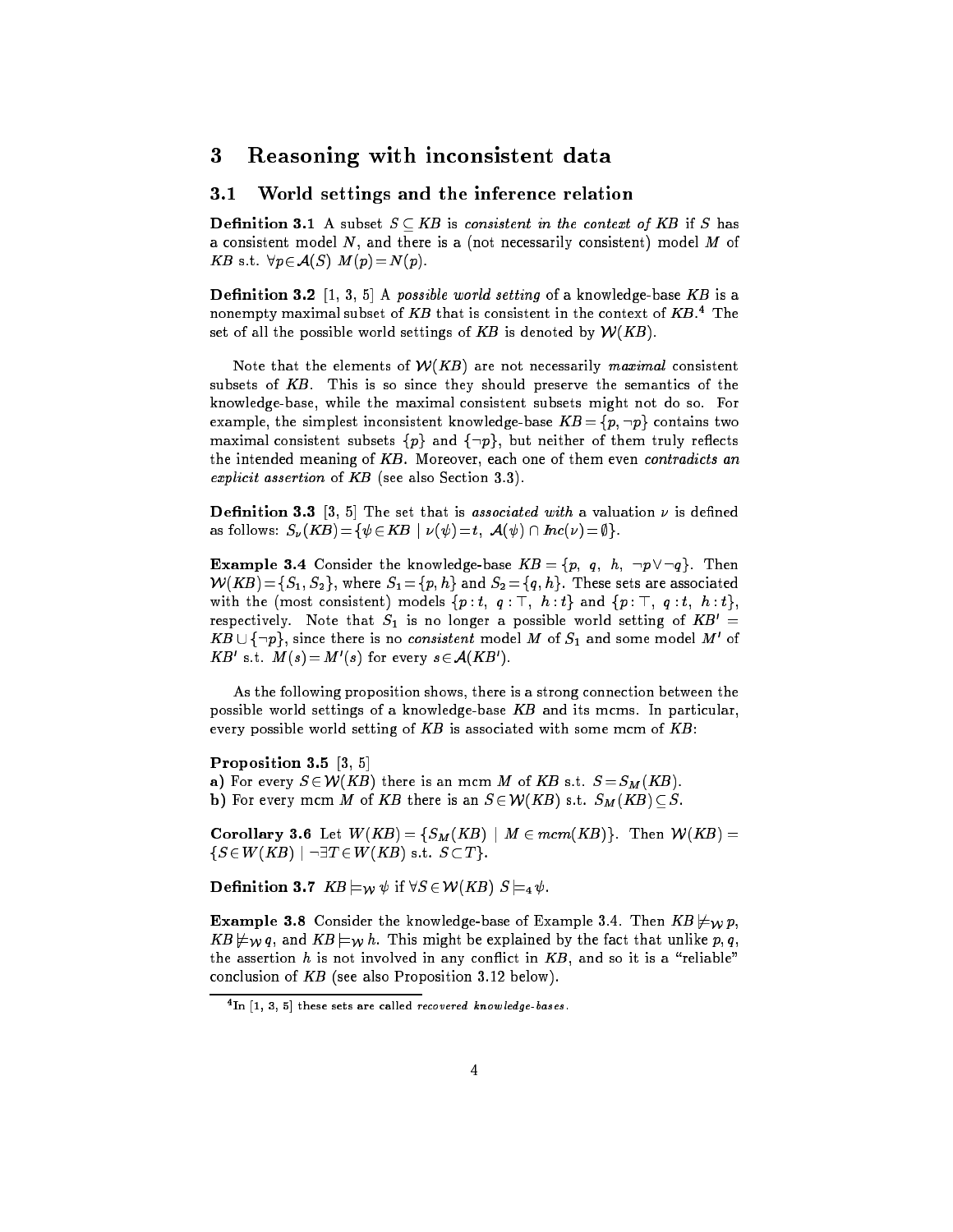## 3.2 Basic properties of  $\models_W$

**Proposition 3.9** If KB is consistent then  $KB \models_{\mathcal{W}} \psi$  iff  $KB \models_4 \psi$ . **Proof:** Follows from the fact that in this case  $W(KB) = \{KB\}$ .

**Proposition 3.10**  $\models_W$  is nonmonotonic and paraconsistent. **Proof:** For instance,  $p, q \models_W q$ , but  $p, q, \neg q \not\models_W q$ .

The proof of the last proposition also shows that  $\models_W$  is not reflexive.<sup>5</sup> However, in many reasoning systems (especially those for drawing nontrivial conclusions from inconsistent data) reflexivity is not valid in general (see, e.g., [15, 19]). Still, as it clearly follows from Proposition 3.12 below,  $\models_W$  is reflexive w.r.t. premises that are true in every possible world setting:

Definition 3.11  $Con(KB) = \bigcap \{S \mid S \in \mathcal{W}(KB)\}.$ 

**Proposition 3.12** Let  $\psi$  be a clause that does not contain any atomic formula and its negation. If  $Con(KB) \models_4 \psi$  then  $KB \models_{\mathcal{W}} \psi$ .

**Proof:** Note, first, that since there are no tautologies w.r.t.  $\models_4$  in the propositional language, the condition of the proposition assures that  $Con(KB) \neq \emptyset$ . Now, since  $Con(KB) \subseteq S$  for every  $S \in \mathcal{W}(KB)$ , then by Corollary 2.11  $\forall S \in \mathcal{W}(KB)$   $S \models_4 \psi$ . Thus  $KB \models_{\mathcal{W}} \psi$ .  $\Box$ 

The converse of the last proposition is not true: In Examples 3.4 and 3.8, for instance,  $Con(KB) = \{h\}$  and so although  $Con(KB) \neq_{4} p \vee q$ , still  $KB \models_{\mathcal{W}} p \vee q$ .

**Proposition 3.13** If  $W(KB) \neq \emptyset$  and  $KB \models_W \psi$ , then  $KB \not\models_W \neg \psi$ . **Proof:** Every element in  $W(KB)$  is consistent, and so if S is a possible wold setting s.t.  $S \models_4 \psi$ , then  $S \not\models_4 \neg \psi$ . Hence  $KB \not\models \psi \neg \psi$ .  $\Box$ 

#### $3.3$ Inference with maximal consistent sets

A famous approach for reasoning with uncertainty accepts formulae provided that they classically follow from all the maximal consistent subsets of a given knowledge-base. Denote by  $\models_\mathcal{MC}$  the corresponding consequence relation. Then  $\models_W$  is usually at least as cautious as  $\models_\mathcal{MC}$ :

**Proposition 3.14** If  $Con(KB) \neq \emptyset$  and  $\psi$  is a clause that does not contain an atomic formula and its negation, then  $KB \models_{\mathcal{W}} \psi$  implies that  $KB \models_{\mathcal{MC}} \psi$ .

**Proof:** Denote by  $MC(KB)$  the set of the maximal consistent subsets of KB. If  $KB \not\models_{\mathcal{MC}} \psi$  then  $\exists T \in \mathcal{MC}(KB)$  s.t.  $T \not\models_2 \psi$ . By Lemma 2.9, then,  $T \not\models_4 \psi$ as well. Since T is a maximal consistent subset of  $KB$ , and  $Con(KB)$  is an intersection of consistent subsets of KB, then  $Con(KB) \subset T$ . But  $Con(KB) \neq \emptyset$ . thus there is a nonempty subset of  $T$  that is consistent in the context of  $KB$ , and so there is a set which is maximal among the subsets of  $T$  that are consistent in the context of KB. Denote this set by S. Since  $T \not\models_4 \psi$  then by Corollary 2.11,  $S \not\models_4 \psi$  either. To conclude it is left to show, therefore, that  $S \in \mathcal{W}(KB)$ . Indeed, otherwise there is a set  $S \in V \cap \Delta B$  is t.  $S \subset S$  . Thus  $\exists \emptyset \in S \setminus S$  s.t.

<sup>&</sup>lt;sup>5</sup>Hence, in particular,  $\models$  w is not the same as  $\models$ 4.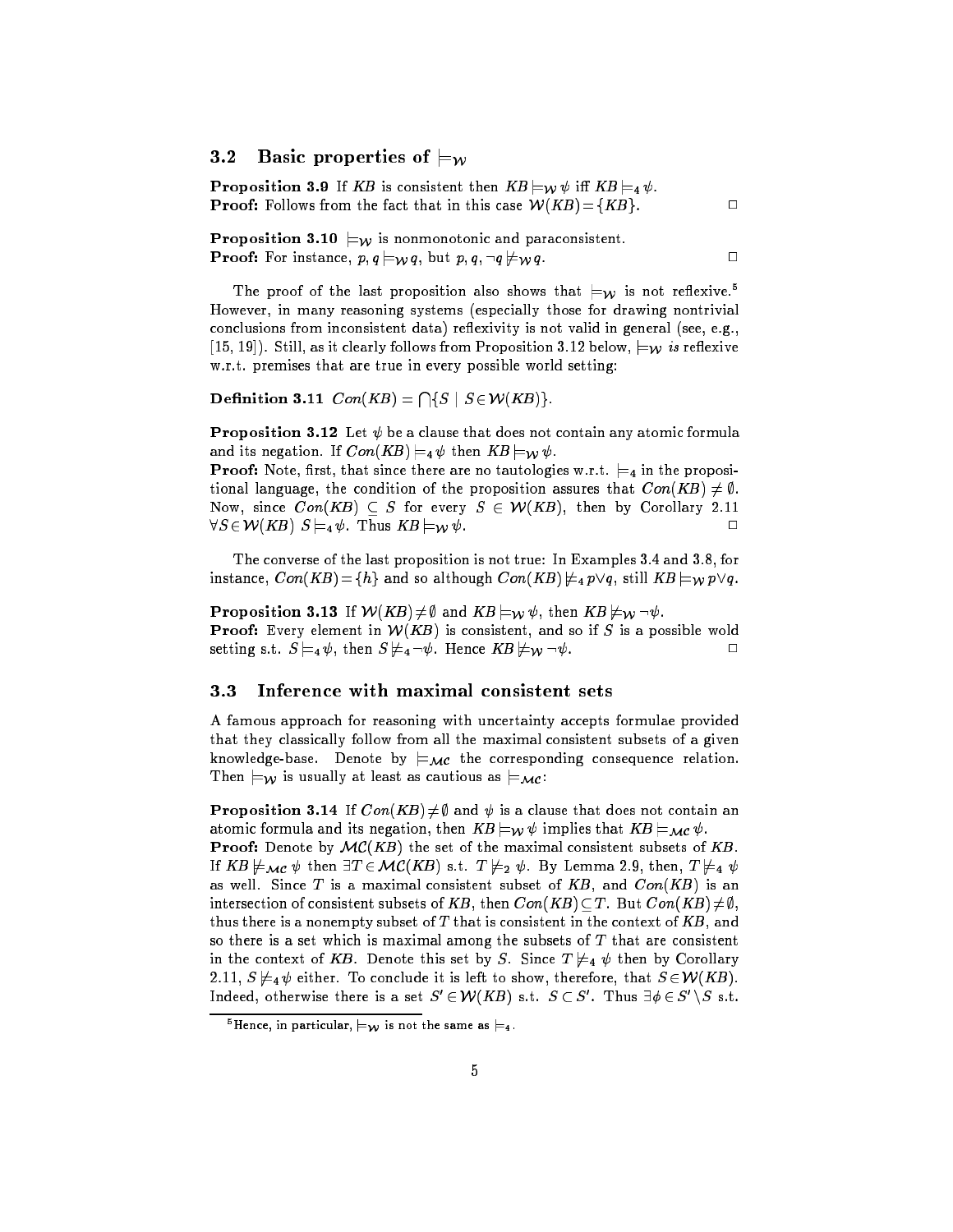$S \cup \{\varphi\}$  is consistent in the context of  $AD$  (since  $S \cup \{\varphi\} \subset S$ ), and so  $\varphi \notin I$ (otherwise  $S \cup \{\phi\}$  would have been a subset of T that is consistent in the context of KB and properly contains  $S - a$  contradiction to the choice of  $S$ ). Since  $T$  is a maximal subset of  $KB$  that is classically consistent, necessarily The figure is consistent of  $\mathcal{L}$  is consistent. Hence  $\mathcal{L}$  is an original  $\mathcal{L}$  and since  $\mathcal{L}$ De-Morgan's rules are valid in  $FOUR$ ,  $T \models_4 \neg \phi$ . Now, by Proposition 2.6 S' is in particular classically consistent. So let  $M$  be a classical model of  $S$  , and let  $N \in mod(NB)$  s.t.  $\forall p \in \mathcal{A}(S)$  |  $N(p) = M(p)$ . Since  $\varphi \in S$ ,  $M(\varphi) = t$ . Thus  $N(\phi) = t$  as well. On the other hand, N is also a model of T, and  $T \models_4 \neg \phi$ , therefore  $N(\phi) \in \{f, \top\}$  – a contradiction.  $\Box$ 

The following proposition shows that our reasoning process is analogous in spirit to that of  $\models_{\mathcal{MC}}$ : Instead of making classical conclusions from (all) the maximal consistent subsets, we draw classical conclusions from (all) the possible world settings.

**Proposition 3.15** Let  $\psi$  be a clause which is not a classical tautology. Then  $\mathbf{f}$  is well-world from every follows from every  $\mathbf{f}$  is the setting of  $\mathbf{f}$ . **Proof:**  $KB \models_W \psi$  iff  $\forall S \in \mathcal{W}(KB)$   $S \models_4 \psi$ , iff  $\forall S \in \mathcal{W}(KB)$   $S \models_2 \psi$  (Lemma 2.9). <sup>2</sup>

## 4 Prioritized knowledge-bases

#### Motivation and basic definitions  $4.1$

In many cases a knowledge-base contains formulae with different importance or certainty. For instance, rules that state default assumptions are usually considered as less reliable than rules without exceptions. Also, inference rules are usually given a lower priority than atomic facts. These kinds of considerations are particularly common when reasoning with inconsistent knowledge-bases; If some formulae are more certain than others, one would probably like to reject the least certain first.

A common approach for making precedences among formulae is to assign them ranks. Different ranks reflect differences in the certainty or reliability attached to the assertions (see, e.g., [8, 9, 12, 17, 18]). In what follows we shall we use this additional data for refining the inference mechanism discussed in the previous section.

**Definition 4.1** A ranking of a knowledge-base  $KB$  is a function r from the clauses in KB to  $\{1, 2, \ldots, n\}$ .

The ranking function determines a preference relation on the clauses of a knowledge-base. Intuitively, a clause with a lower rank has a higher priority.

Notation 4.2  $KB_i = \{ \psi \in KB \mid r(\psi) \leq i \}.$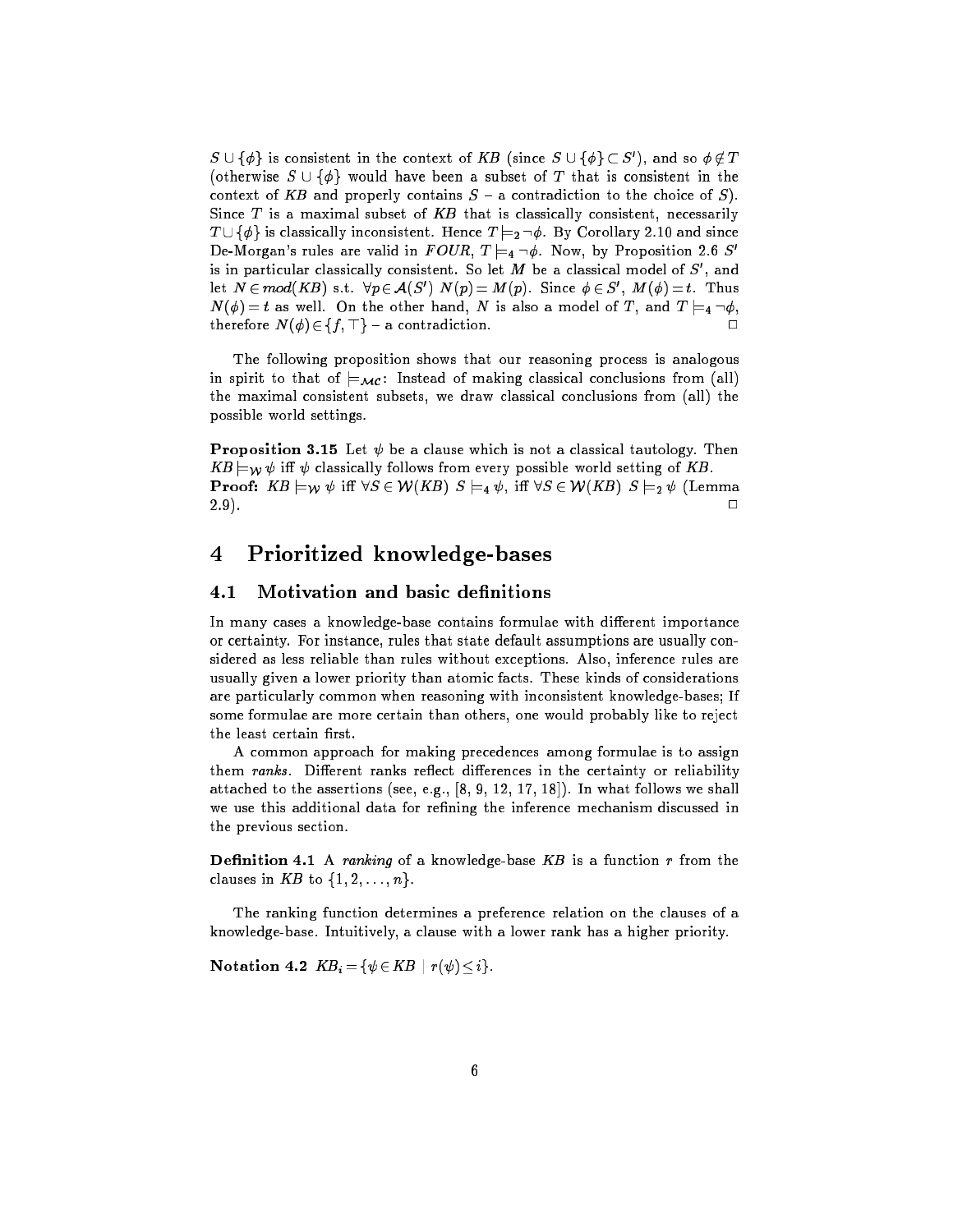Definition 4.3 [1] a)  $W_i(KB) = \{S_\nu(KB) \mid \nu \in \text{mcm}(KB_i)\}.$  $\mathbf{D}$ )  $\mathbf{W}_i(\mathbf{\Lambda}D) = \{ \mathcal{S} \in \mathbf{W}_i(\mathbf{\Lambda}D) \mid \neg \exists \mathbf{I} \in \mathbf{W}_i(\mathbf{\Lambda}D) \text{ s.t. } \mathcal{S} \subset \mathbf{I} \}$ .

Each  $\mathcal{W}_i(KB)$  is a set of possible worlds that correspond to the situation described in  $KB$ . Following  $[8]$  we provide some criteria for choosing the preferred set of worlds:

- set cardinality:  $\mathcal{W}_i \geq_{\text{sc}} \mathcal{W}_j$  iff  $\forall S \in \mathcal{W}_i \exists T \in \mathcal{W}_j$  s.t.  $|T| \leq |S|$ .
- set inclusion:  $\mathcal{W}_i \geq_{\text{si}} \mathcal{W}_j$  iff  $\forall S \in \mathcal{W}_i \ \exists T \in \mathcal{W}_j$  s.t.  $T \subseteq S$ .
- cardinality of consistent consequences:  $W_i \geq_{\text{CC}} W_j$  iff  $\forall S \in \mathcal{W}_i \exists T \in \mathcal{W}_j$ S.L.  $\vert \{i \in L(\Lambda B) \mid I \models i, I \not \models i\} \vert \leq \vert \{i \in L(\Lambda B) \mid S \models i, S \not \models i\} \vert.$
- inclusion of consistent consequences:  $W_i \geq_{ci} W_j$  iff  $\forall S \in \mathcal{W}_i \exists T \in \mathcal{W}_j$  s.t.  $\{l \in \mathcal{L}(KB) \mid T \models l, T \not\models \overline{l}\} \subseteq \{l \in \mathcal{L}(KB) \mid S \models l, S \not\models \overline{l}\}.$

**Definition 4.4** Let  $\leq$  be a preference criterion among  $\mathcal{W}_i(KB)$ ,  $i = 1, \ldots, n$ . The optimal recovery level of KB w.r.t.  $\leq$  is  $i_0 = \max\{i \mid \neg \exists j \neq i \text{ s.t. } W_j \geq W_i\}.$ 

The induced consequence relation is a natural generalization of  $\models_W$  (cf. Definition 3.7):

**Definition 4.5** Let  $i_0$  be the optimal recovery level of KB w.r.t.  $\leq$ . Then  $\frac{1}{1}$  ( XII if  $\frac{1}{1}$  if  $\frac{1}{1}$  if  $\frac{1}{1}$  if  $\frac{1}{1}$  . The set of  $\frac{1}{1}$  if  $\frac{1}{1}$  if  $\frac{1}{1}$  if  $\frac{1}{1}$  if  $\frac{1}{1}$  if  $\frac{1}{1}$  if  $\frac{1}{1}$  if  $\frac{1}{1}$  if  $\frac{1}{1}$  if  $\frac{1}{1}$  if  $\frac{1}{1}$ 

### An example  $-$  Tweety dilemma 4.2

For the following example we first extend the discussion to languages with predicates and variables. It is possible to do so in a straightforward way, provided that each clause that contains variables is considered as universally quantied. Consequently, a knowledge-base containing a non-grounded formula,  $\psi$ , will be viewed as representing the corresponding set of ground formulae formed by substituting each variable in  $\psi$  with every possible element of the Herbrand universe, U. Formally:  $KB^U = {\rho(\psi) | \psi \in KB, \rho : var(\psi) \rightarrow U}.$ 

Example 4.6 Consider the following well-known puzzle:

| bird(Tweety),                 | bird(Fred),                           | penguin(Tweety),                  |
|-------------------------------|---------------------------------------|-----------------------------------|
| $bird(x) \rightarrow fly(x),$ | $penguin(x) \rightarrow \neg fly(x),$ | $penguin(x) \rightarrow bird(x).$ |

Denote this set by  $KB$ , and let T, F, b, p, f abbreviate, respectively, the individuals I weety, Fred, and the predicates  $\it{otra},$   $\it{penquin},$  and  $\it{fiy}.$ 

The three mcms of  $KB$  are the following:

 $6By$  Corollary 3.6 the only difference from the non-prioritized case is that here the relevant valuations are mcms of  $KB_i$  rather than mcms of  $KB$ .

 $^7$  As usual,  $\bar{l}$  denotes the complement of  $l,$  and  $KB \models \psi$  denotes that  $\forall M \! \in \! mod(KB) \; M(\psi)$ is designated.

<sup>&</sup>lt;sup>8</sup>Note that the symbol f has double meanings here: abbreviating the predicate fly, and representing the truth value  $false$ . Each occurrence of  $f$  will be understood by the context.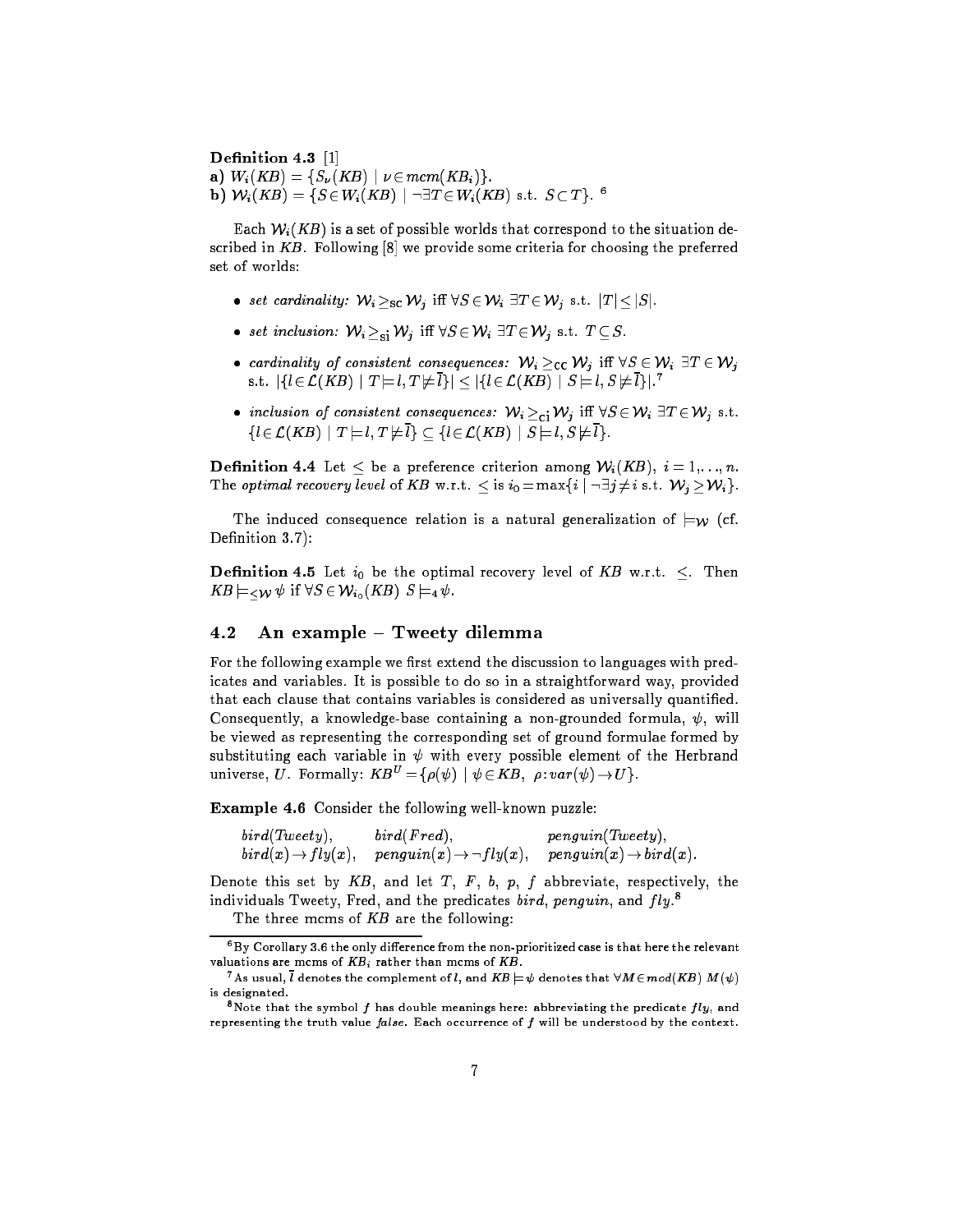| $M1 = \{b(T): t, p(T): t, f(T): \top, b(F): t, p(F): f, f(F): t\},\$ |  |  |  |
|----------------------------------------------------------------------|--|--|--|
| $M2 = \{b(T): t, p(T): \top, f(T): t, b(F): t, p(F): f, f(F): t\},\$ |  |  |  |
| $M3 = \{b(T): \top, p(T): t, f(T): f, b(F): t, p(F): f, f(F): t\}.$  |  |  |  |

Each mcm has a set that is associated with it:

| $S_{M1}(KB) = KB^U \setminus \{ \psi \in KB^U \mid f(T) \in \mathcal{A}(\psi) \},$ |  |
|------------------------------------------------------------------------------------|--|
| $S_{M2}(KB) = KB^U \setminus \{ \psi \in KB^U \mid p(T) \in \mathcal{A}(\psi) \},$ |  |
| $S_{M3}(KB) = KB^U \setminus \{ \psi \in KB^U \mid b(T) \in \mathcal{A}(\psi) \}.$ |  |

KB is obviously inconsistent, so it is useless as far as classical logic is concerned. Nevertheless, the ambiguous data is related only to the information about Tweety.  $\models_W$  "salvages" the consistent part of KB, and allows us to draw nontrivial conclusions about Fred, despite the inconsistency:

$$
KB \models_{\mathcal{W}} b(F), \qquad KB \models_{\mathcal{W}} f(F), \qquad KB \models_{\mathcal{W}} \neg p(F), KB \not\models_{\mathcal{W}} \neg b(F), \qquad KB \not\models_{\mathcal{W}} \neg f(F), \qquad KB \not\models_{\mathcal{W}} p(F).
$$

Since the information about Tweety is inconsistent,  $\models w$  does not allow us to infer nontrivial conclusions about Tweety. We claim, however, that this state of affairs is due to the representation of the problem that does not properly reflect our intuitive understanding of this particular puzzle: The two inference rules that concern with penguins are more specific than the assertion  $bird(x) \rightarrow$  $fly(x)$ . Also, unlike this latter assertion, the former assertions do not have exceptions. We claim, therefore, that a more accurate representation of this problem should reflect precedences among the rules of KB. In our case we can do so by using a ranking function  $r$ . A reasonable ranking of  $KB$  is the following:  $r(b(T)) = r(b(F)) = r(p(T)) = 1$ ,  $r(p(x) \rightarrow \neg f(x)) = r(p(x) \rightarrow \neg f(x))$  $b(x)) = 2$ , and  $r(b(x) \to f(x)) = 3$ .

By Proposition 4.11 below, when the preference criterion is either  $\leq_{ci}$  or  $\leq_{\text{cc}}$ , the optimal recovery level is  $i_0 = 2$ . In this case,

$$
KB_2 = \{b(T), b(F), p(T), p(x) \to \neg f(x), p(x) \to b(x)\}.
$$

The most consistent models of  $KB<sub>2</sub>$  are the following:

 $N1 = \{b(T) : t, p(T) : t, f(T) : f, b(F) : t, p(F) : f, f(F) : f\},\$  $N2 = \{b(T) : t, p(T) : t, f(T) : f, b(F) : t, p(F) : f, f(F) : t\},\$  $N3 = \{b(T) : t, p(T) : t, f(T) : f, b(F) : t, p(F) : f, f(F) : \bot\},$  $N4 = \{b(T) : t, p(T) : t, f(T) : f, b(F) : t, p(F) : t, f(F) : f\},\$  $N5 = \{b(T) : t, p(T) : t, f(T) : f, b(F) : t, p(F) : \bot, f(F) : f\}.$ 

Since  $S_{N2} = \mathbf{A} \mathbf{B}^T \setminus \{0,1\} \rightarrow J(1)$ ; while  $S_{N1} = S_{N3} = S_{N4} = S_{N5} = \mathbf{A} \mathbf{B}^T \setminus \{0,1\}$  $\{b(T) \rightarrow f(T), b(F) \rightarrow f(F)\}\$ , it follows that  $\mathcal{W}_2(KB) = \{S_{N2}(KB)\}\$ . Thus, according to  $\models_{\leq_{ce}W}$  and  $\models_{\leq_{ci}W}$  one can deduce that Tweety is a bird, a penguin, and cannot fly, while Fred is a bird that can fly and it is not a penguin. The converse assertions are not deducible, as expected. It also can be shown that these conclusions are obtained by  $\models_{\leq_{\varepsilon\circ}W}$  and by  $\models_{\leq_{\varepsilon\circ}W}$ .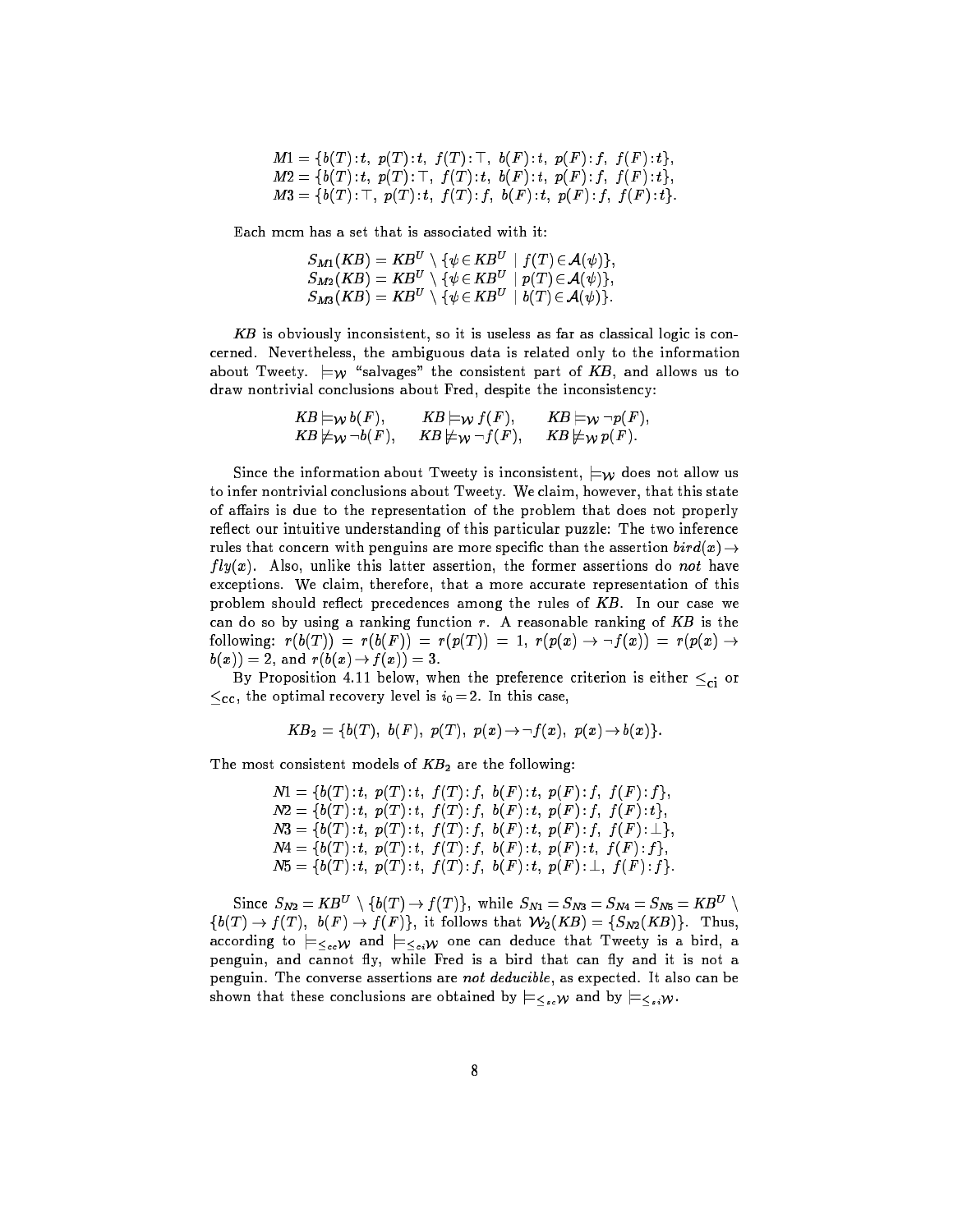## 4.5 basic properties of  $\equiv *w*$

First we show that  $\models<\!\omega$  is an extension of  $\models\psi$ :

Proposition 4.7 When all the clauses in KB have the same priority, then  $\frac{1}{1}$  . We are the set of  $\frac{1}{1}$ 

**Proof:** By Corollary 3.6 and Definition 4.3, since in this case  $KB = KB_1$ .  $\Box$ 

Some basic properties of  $\models_{\mathcal{W}}$  remain valid also in the case of  $\models_{\leq \mathcal{W}}$ :

**Proposition 4.8** If KB is consistent then  $KB \models <\!\! \sim \psi$  iff  $KB \models_4 \psi$ . **Proof:** Let  $n$  be the maximal rank in  $KB$ . If  $KB$  is consistent then the optimal recovery level w.r.t. either  $\leq_{sc}$ ,  $\leq_{si}$ ,  $\leq_{cc}$ , or  $\leq_{ci}$  is n, and  $KB_n = \{KB\}$ . The claim now immediately follows from Definition 4.5.  $\Box$ 

By the last proposition and Lemma 2.9 it follows that if KB is consistent and  $\psi$  is a clause that is not a classical tautology, then  $KB \models <\!\! \psi \psi$  iff  $\psi$ classically follows from KB.

**Proposition 4.9**  $\models\leq_W$  is nonmonotonic and paraconsistent. **Proof:** The same as that of Proposition 3.10, with r s.t. either  $r(p) < r(q)$  or  $r(\neg q) < r(q)$ .

**Proposition 4.10** Let  $i_0$  be the optimal recovery level of KB w.r.t.  $\leq$ . If  $\mathcal{W}_{i_0} \neq \emptyset$  and  $KB \models_{\leq \mathcal{W}} \psi$  then  $KB \not\models_{\leq \mathcal{W}} \neg \psi$ .

**Proof:** The same as that of 3.13, replacing  $W(KB)$  with  $W_{i_0}(KB)$ .

In the rest of this paper, unless otherwise stated, we will use either  $\leq_{cc}$  or  $\leq_{ci}$  as the preference criterion, and so  $\models_{\leq w}$  will abbreviate either  $\models_{\leq_{cc}} w$  or  $\models<_{\epsilon i}$ W. Also,  $i_0$  will henceforth denote the optimal recovery level w.r.t. either one of these criteria. Finally, in what follows we assume that the set of the assertions with the highest priority (i.e.  $KB<sub>1</sub>$ ) is consistent.

**Proposition 4.11** [1]  $i_0 = \max\{i \mid KB_i$  is consistent}.

**Proposition 4.12** Let  $S \in \mathcal{W}_{i_0}(KB)$ . Then there is a (most) consistent model  $\cdots$   $\cdots$   $\cdots$   $\cdots$   $\cdots$   $\cdots$   $\cdots$   $\cdots$   $\cdots$   $\cdots$   $\cdots$   $\cdots$   $\cdots$ 

**Proof:** By Definition 4.3,  $S = S_M(KB)$  for some  $M \in \text{mcm}(KB_{i_0})$ . Thus,  $S = \sum_{i=1}^n M_i$  (Fig. )  $S = \sum_{i=1}^n M_i$  (Fig. ). But  $\sum_{i=1}^n N_i$  is consistent,  $\sum_{i=1}^n N_i$ and so  $S_M(KB_{i_0})=KB_{i_0}$ . It follows that  $S = KB_{i_0} \cup S_M(KB \setminus KB_{i_0})$ .

Definition 4.13  $Con_{i_0}(KB) = \bigcap \{S \mid S \in \mathcal{W}_{i_0}(KB)\}.$ 

**Proposition 4.14** Let  $\psi$  be a clause that is not a classical tautology. Then: a) If  $KB_{i_0} \models_4 \psi$  then  $KB \models <\!\! \psi \psi$ .

**b)** If  $Con_{i_0}(KB) \models_4 \psi$  then  $KB \models_*w* \psi$ .

**Proof:** First note that since there are no tautologies w.r.t.  $\models_4$ , the conditions of parts (a) and (b) assure (respectively) that  $KB_{i_0} \neq \emptyset$  and  $Con_{i_0} (KB) \neq \emptyset$ . Now, part (a) follows from the fact that  $\forall S \in \mathcal{W}_{i_0}(KB)$   $KB_i_0 \subseteq S$  (Proposition 4.12). Thus, since  $KB_{i_0} \models_4 \psi$ , by Corollary 2.11  $\forall S \in \mathcal{W}_{i_0}(KB)$   $S \models_4 \psi$ . The proof of (b) is similar, and follows from the fact that  $\forall S \in \mathcal{W}_{i_0}(KB)$  $Con_{i_0}(KB) \subset S.$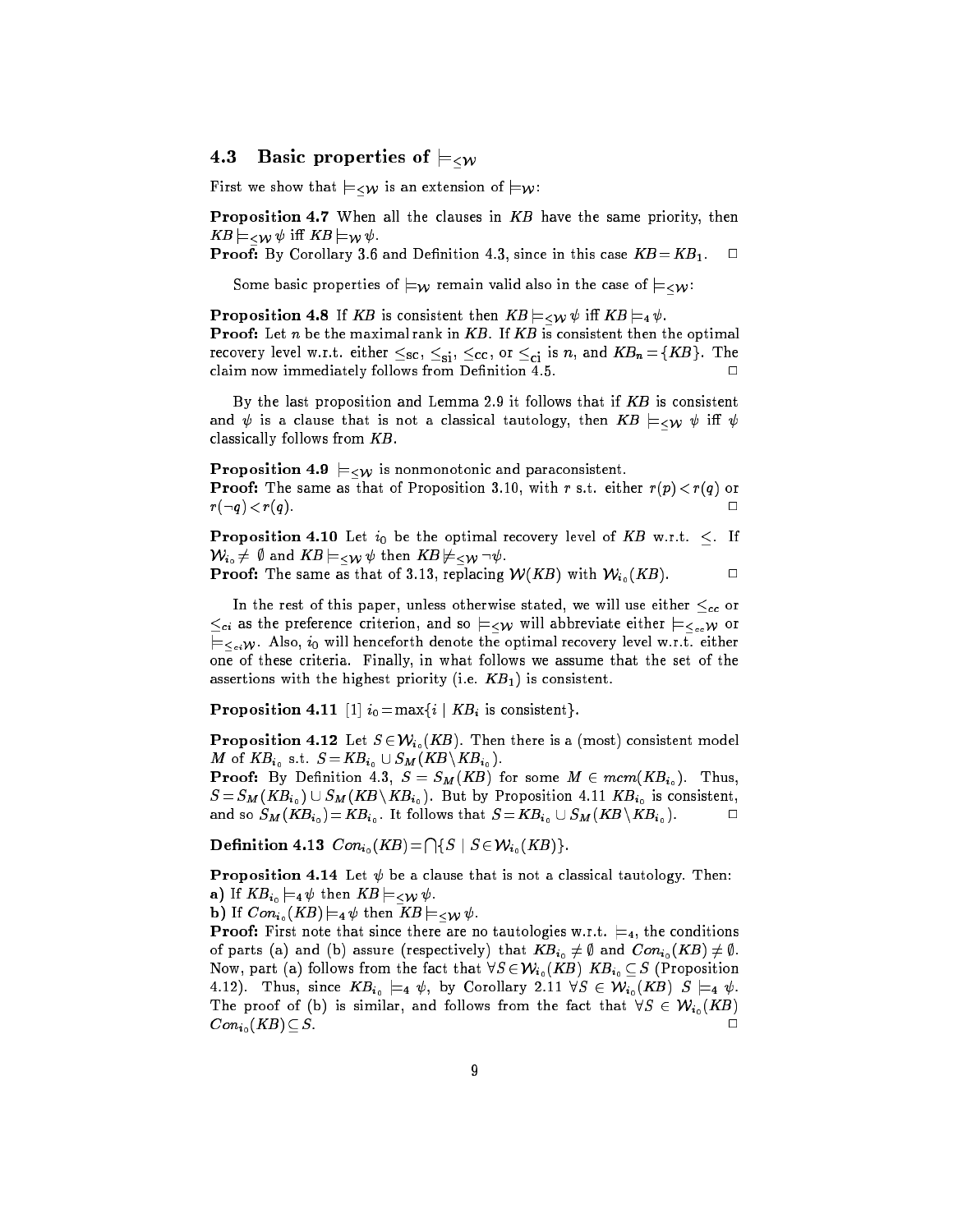By Proposition 4.14 it follows that  $\models_{\leq_{\epsilon\in\mathcal{W}}}$  and  $\models_{\leq_{\epsilon\in\mathcal{W}}}$  preserve the semantics of the clauses with the  $i_0$ -highest priorities (see also Corollary 4.16 below). In addition, it is possible to deduce conclusions that are based on assertions with lower priorities than the optimal recovery level, provided that they are not involved in any conflict. In Example 4.6, for instance,  $b(x) \rightarrow f(x)$  cannot be inferred in general, since it is causes conflicts when  $x = T$  weety. However, the instance  $b(F) \to f(F)$  is deducible, since it does not harm the consistency of any possible world setting. In particular this shows that  $\models<\!\omega$  does not suffer from the so called "drowning effect" (see Section  $5.2$  below).

**Corollary 4.15** Suppose that  $\psi \in Con_{i_0}(KB)$ . Then  $KB \nvDash_{\leq W} \neg \psi$ . Proof: Follows from Propositions 4.14(b) and 4.10.

**Corollary 4.16** If  $\psi \in KB_{i_0}$  then  $KB \not\models \leq_{\mathcal{W}} \neg \psi$ . **Proof:** By Corollary 4.15 and the fact that  $KB_{i_0} \subset Con_{i_0}(KB)$  (see 4.12).  $\Box$ 

 $\Box$ 

## 5 Related systems

### 5.1 Coherent approaches for restoring consistency

The formalism introduced here takes into account every possible world that plausibly represents the intended meaning of  $KB$ . In [1, 3, 5], on the other hand, only one such world is chosen. This world is considered as the "recovered" version of the "polluted" knowledge-base, and the rest of the data is discarded. Since the recovered knowledge-base is (classically) consistent, it is possible to draw nontrivial classical conclusions from it.9

The main difference between the approach of  $[1, 3, 5]$  and the present one concerns with the way of treating contradictory data: Here we accept inconsistency and try to cope with it. This approach allows us to make nontrivial conclusions from an inconsistent theory without throwing pieces of information away. The approach of [1, 3, 5] revises inconsistent information and restores consistency. Thus, contradictory data is considered useless, and only a consistent part of the original information is used for making inferences. Such methods are sometimes called coherent . See [9] for a survey on coherent techniques for reasoning with prioritized knowledge-bases.

## 5.2 The possibilistic approach

In [10, 12] Benferhat et al. present a well-known approach for reasoning with inconsistency in prioritized knowledge-bases, called possibilistic logic. Briefly, the idea is to consider a consistent subset  $\pi(KB)$  of KB, so that in terms of Notation 4.2  $\pi(KB) = KB_i$ , where i is the maximal index for which  $KB_i$ is classically consistent. A formula  $\psi$  is a possibilistic consequence of KB  $(KB \models_{\pi} \psi)$  if it classically follows from  $\pi(KB)$ .

The particular, every conclusion that is deducible by  $\models_\mathcal{W}$  is also valid according the approach taken in [3, 5], and every conclusion that is drawn by  $\models<\!\omega$  is valid according to the approach of [1]; The opposite directions are obviously not true.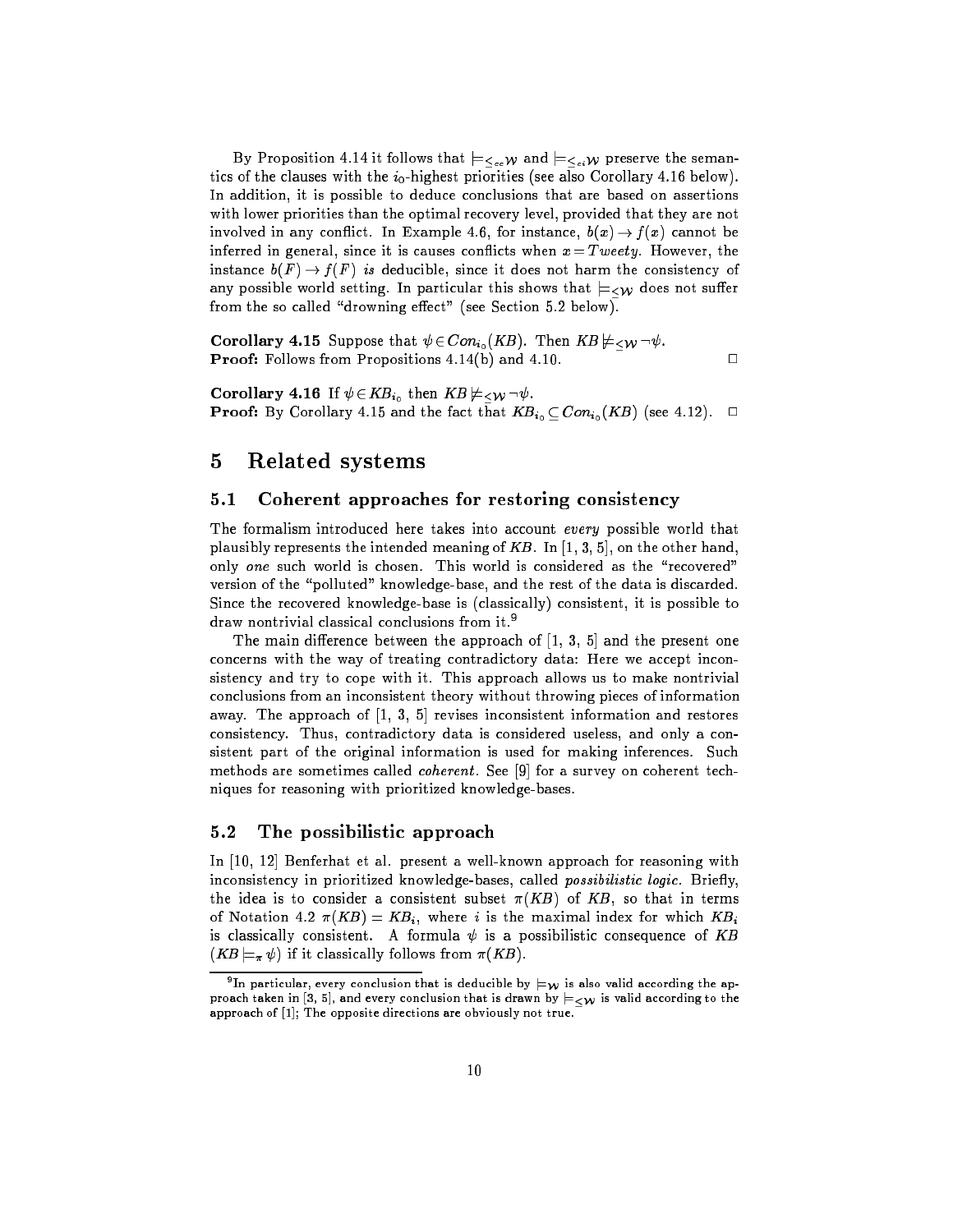**Proposition 5.1** Suppose that  $KB_1$  is consistent and  $\psi$  is a clause which is not a classical tautology. If  $\mathbf{A}\mathbf{D} \models_{\pi} \psi$  then  $\mathbf{A}\mathbf{D} \models <\!\!\mathcal{W} \mathcal{V}$ .

**Proof:** If  $KB \models_{\pi} \psi$  then  $\pi(KB) \models_2 \psi$ . But by Propositions 2.6 and 4.11  $\pi(KB) = KB_{i_0}$ , so  $KB_{i_0} \models_2 \psi$ . Since  $\psi$  is not a classical tautology and  $KB_{i_0}$ is consistent (Proposition 4.11), then by Lemma 2.9  $KB_{i_0} \models_4 \psi$ . Hence, by Proposition 4.14(a),  $KB \models \lt \sim \psi$ .

The converse of the last proposition is not true. This follows from the fact that unlike the case of  $\models<\psi$ , the possibilistic consequence relation has the so called "drowning problem"  $[9, 10]$ : Formulae with ranks that are greater than the inconsistency level are inhibited even if they are not involved in any conflict. We demonstrate this phenomenon in the following example:

Example 5.2 Consider again the knowledge-base of Example 3.4, and suppose that  $r(\neg p \lor \neg q)= 1$ ,  $r(p)= 2$ ,  $r(q)= 3$ ,  $r(h)= 4$ . Then  $\pi(KB)=\{\neg p \lor \neg q, p\}$ , and so  $KB \not\models_{\pi} h$ , even though h is not involved in the inconsistency. As Proposition 4.14(b) shows, this is not the case with  $\vert \equiv \langle \mathcal{W} \rangle$ : Since  $h \in Con_2(KB)$ , then  $Con_2(KB) \models_4 h$ , and so  $KB \models <\!\! \sim w h$ .

## 6

We have considered a logic for reasoning with incomplete and inconsistent knowledge-bases. The corresponding consequence relation is nonmonotonic, paraconsistent, and allows to draw conclusions that are not involved in any conflict in the knowledge-base. In practice, this means that in case that a small part of a large knowledge-base is contradictory, one would still be able to draw nontrivial conclusions based on the "robust" part of the knowledge-base, and so the inference process will not be totally damaged by the "spoiled" data.

In the second part of the paper we considered cases in which the formulae of the knowledge-bases are ranked. This additional information allowed us to re fine the inference procedure so that we also draw conclusions with contradictory data, provided that this data has a sufficiently high priority.

The formalisms presented here are based on a four-valued semantics, which has been shown to be very useful in reasoning with uncertainty  $[4, 6, 7]$ . The next natural step is to use more than just four values. This will allow us, e.g., to view truth values as representing probabilities, confidence factors, etc. One possible way of doing so is to use bilattices [16], which are algebraic structures, with *arbitrary* number of truth values, that naturally generalize  $F\text{O}\text{U}R$  [2, 13, 14]. Such extensions will be considered in a future work.

# Acknowledgment

I would like to thank Arnon Avron for helpful discussions on the topics of this paper.

<sup>&</sup>lt;sup>10</sup>Recall that here  $\models *w*$  is either  $\models <_{\leq c} *w*$  or  $\models <_{\leq c} *w*$ .